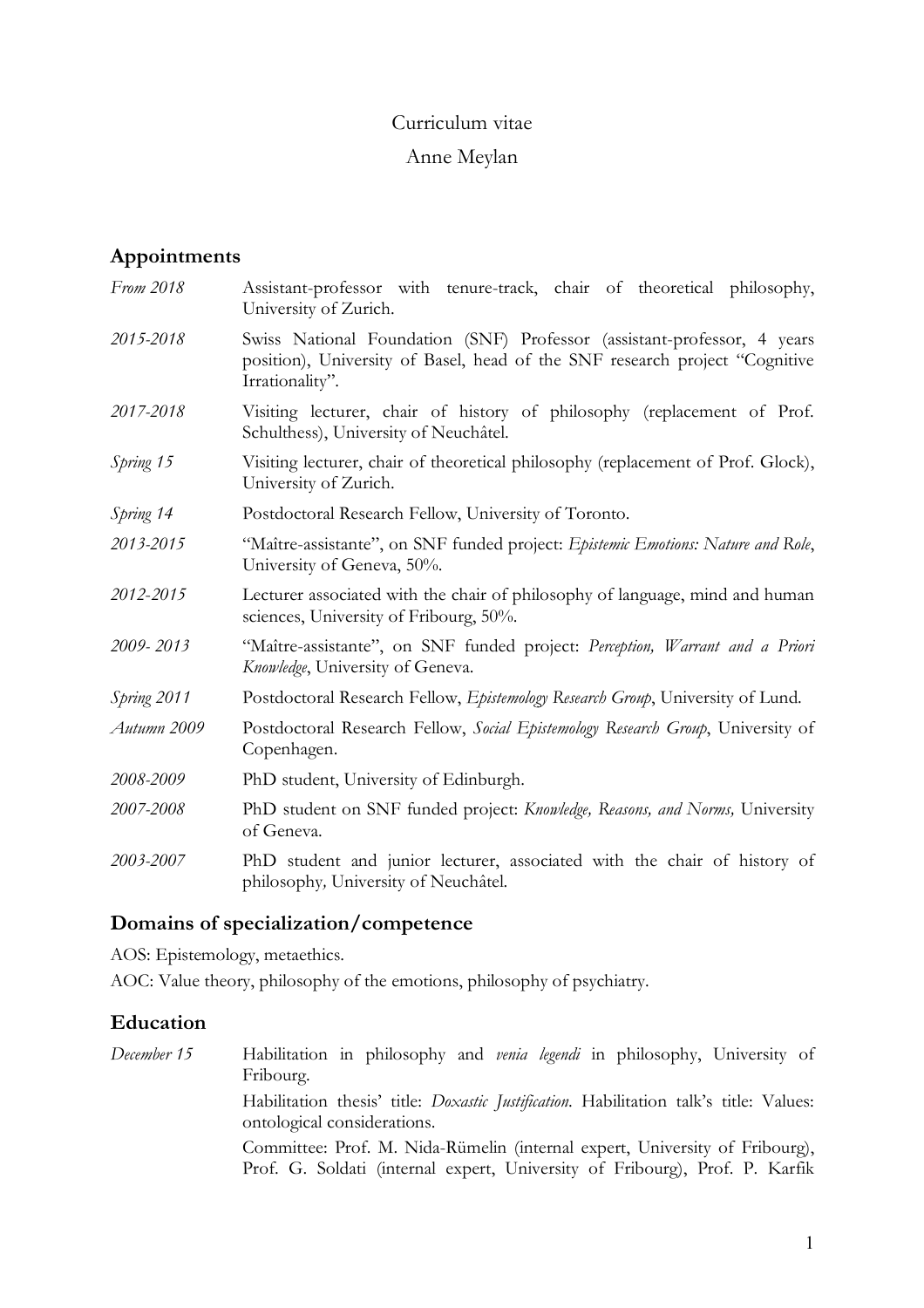|           | (internal expert, University of Fribourg), Prof. E. Swiderski (internal expert,<br>University of Fribourg), Prof. P. Engel (external expert, EHESS, Paris). |
|-----------|-------------------------------------------------------------------------------------------------------------------------------------------------------------|
| June 2009 | PhD in philosophy, University of Geneva.<br>PhD thesis' title: The Metaethics of Belief. Distinction: Summa cum Laude                                       |
|           | (unanimous vote).                                                                                                                                           |
|           | Supervisers: Prof. P. Engel (University of Geneva) and Prof. D. Schulthess<br>(University of Neuchâtel).                                                    |
|           | Examiners: Prof. R. Feldman (University of Rochester), Prof. E. Olsson                                                                                      |
|           | (University of Lund), Prof. R. Pourvet (University of Nancy), Prof. D.                                                                                      |
|           | Pritchard (University of Edinburgh).                                                                                                                        |
| 2003      | MA in philosophy. MA in history, University of Neuchâtel.                                                                                                   |

## **Research funds**

#### **Awarded research projects as principal investigator**

| 2015 | SNF-professorship project (4 years): "Cognitive Irrationality", 1'100'000 CHF.                              |
|------|-------------------------------------------------------------------------------------------------------------|
| 2013 | SNF-project (3 years): "Epistemic Emotions: Nature and Role", (with P.<br>Engel), 320'000 CHF.              |
| 2012 | SNF-Agora project (2 years): "Aristote chez les Helvètes", (with O. Massin),<br>96'000 CHF.                 |
| 2012 | SNF-project (3 years): "Knowledge, Evidence, and Practice", (with P. Engel,<br>and J. Dutant), 457'000 CHF. |

#### **Other raised research funds as principal investigator**

| 2017 | SNF conference grant (9'500 CHF).                                 |
|------|-------------------------------------------------------------------|
| 2017 | Freie Akademische Gesellschaft (FAG) conference grant (4500 CHF). |
| 2017 | FAG conference grant (2500 CHF).                                  |

### **Awarded research projects as collaborator**

| 2009 | SNF-project (3 years): Perception, Warrant and a Priori Knowledge, (with P. Engel). |
|------|-------------------------------------------------------------------------------------|
| 2008 | SNF-project (3 years): <i>Knowledge, Reasons and Norms</i> , (with P. Engel and J.  |
|      | Dutant).                                                                            |

## **Supervision of PhD theses**

*Since 2015* Supervision of the PhD thesis of Ms. Melanie Sarzano. Provisional title: *The Normativity of Irrationality*, University of Basel. *Since 2015* Supervision of the PhD thesis of Ms. Marie Van Loon. Provisional title: *Responsibility and Irrationality*, University of Basel.

## **Professional & Administrative Service**

## **a. Associate**

| Present | Member of the Ethics Commission, Canton de Neuchâtel.                                                                                                                          |
|---------|--------------------------------------------------------------------------------------------------------------------------------------------------------------------------------|
| Present | Member of the scientific advisory board for the Swiss doctoral school in the affective<br>sciences hosted by the Swiss Centre for Affective Sciences, University of<br>Geneva. |
| Present | Member of the GRIN: groupe de recherche interuniversitaire sur la normativité,                                                                                                 |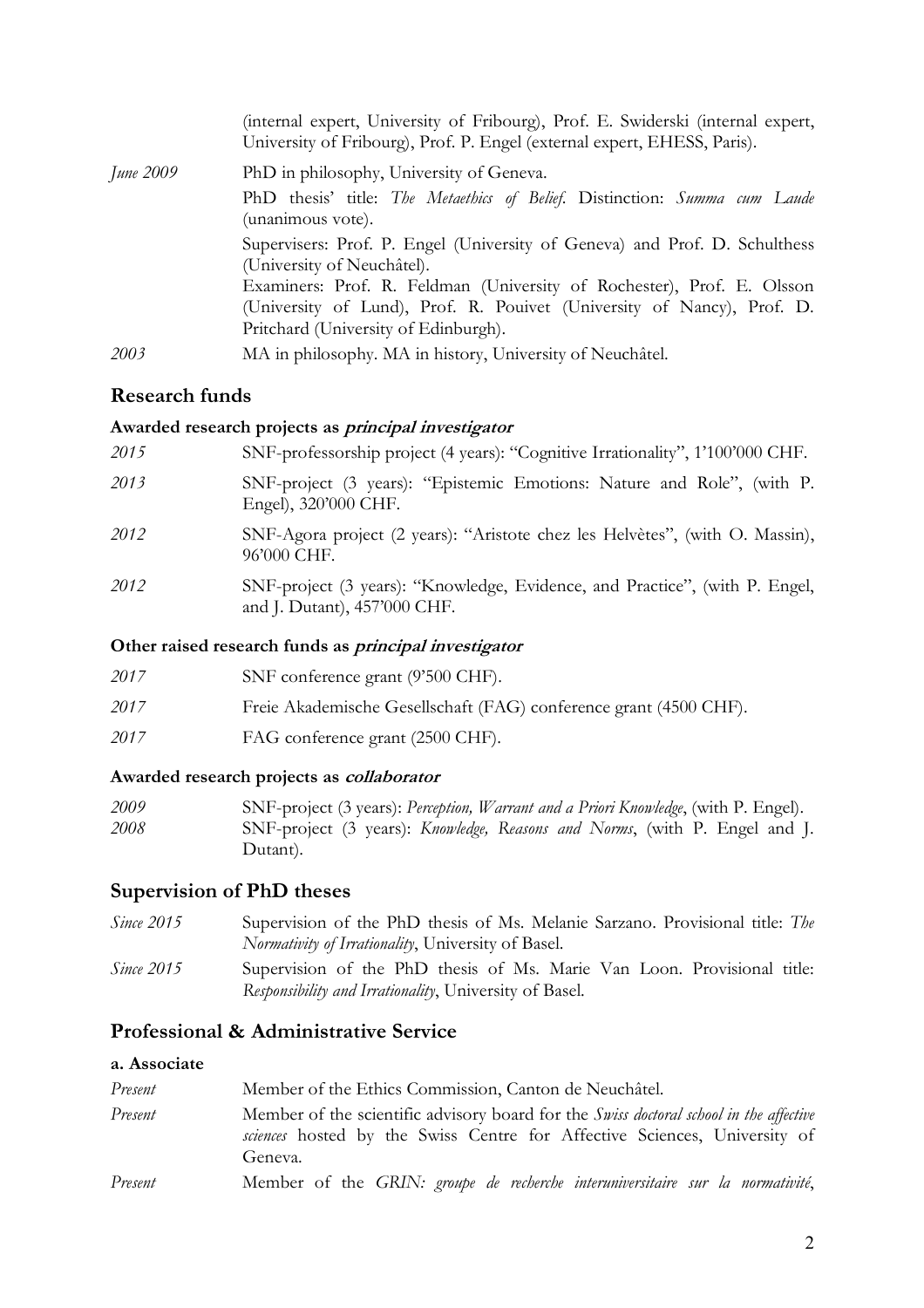|           | Université de Montréal.                                                                                                                  |
|-----------|------------------------------------------------------------------------------------------------------------------------------------------|
| Present   | Member of the project PERFECT and the research network Imperfect Cognitions,<br>University of Birmingham.                                |
| Present   | Member of EXRE : The Experience and Reason Group, University of Fribourg.                                                                |
| Present   | Member of the GRE: Groupe de recherche en épistémologie, Collège de France, Paris.                                                       |
| 2015-2018 | Vice-president of the Société de philosphie analytique (SoPhA).                                                                          |
| 2014-2017 | External collaborator of the project The social epistemology and social psychology of<br>complex disagreement, University of Copenhagen. |
| 2008-2015 | Member of Episteme, The Epistemology Research Group, University of Geneva.                                                               |
| 2008-2010 | Member of the editorial board of the journal <i>dialectica</i> .                                                                         |

#### **b. Referee work**

*Philosophical Quaterly, Philosophy and Phenomenological Research, Synthese, Erkenntnis, American Philosophical Quaterly, Theoria, Philosophia, International Journal for the Study of Skepticism, Philosophiques, Res Philosophica, dialectica, Ethical Theory and Moral Practice.*

#### **c. Organization of conferences/workshops**

| 2017 | Conference: Self-deception : what it is and what it is worth, University of Basel.<br>Invited speakers: A. Mele (University of Florida), D. Nelkin (University of<br>California, San Diego), N. van Leeuwen (University of Georgia), Keith<br>Frankish (University of Sheffield), E. Pacherie (Institut Jean-Nicod, Paris), Ch.<br>Tappolet (University of Montréal). And 14 others selected speakers (on the<br>basis of a double blind review process). |
|------|-----------------------------------------------------------------------------------------------------------------------------------------------------------------------------------------------------------------------------------------------------------------------------------------------------------------------------------------------------------------------------------------------------------------------------------------------------------|
| 2017 | Workshop: The Ontology of Epistemic Reasons, with Davide Fassio (Southampton),<br>Veli Mitova (The University of Johannesburg).                                                                                                                                                                                                                                                                                                                           |
| 2015 | Conference: Beliefs that Feel Good, with Quassim Cassam (Warwick) S. Rinard<br>(Harvard), A. Jefferson (Birmingham) F. Lauria (Geneva), A. Carter<br>(Edinburgh).                                                                                                                                                                                                                                                                                         |
| 2014 | Workshop: Epistemic Emotions II, with B. McLaughlin (Rutgers), J. Proust<br>(Paris), R. Dub (Geneva), F. Clément (Neuchâtel), D. Dukes (Neuchâtel), K.<br>Mulligan (Genève).                                                                                                                                                                                                                                                                              |
| 2010 | Workshop: <i>Entitlement and Testimony</i> , with N. Pedersen (Copenhagen), P.<br>Graham (UCR).                                                                                                                                                                                                                                                                                                                                                           |
| 2010 | Conference: <i>Justification Revisited</i> , with J. Brown (St-Andrews), R. Fumerton<br>(Iowa), A. Leite (Indiana), J. Sutton (Auburn), M. Steup (Purdue). And 20<br>others selected speakers (on the basis of a double blind review process).                                                                                                                                                                                                            |
| 2009 | Workshop: Epistemic Emotions I, with J. Kvanvig (Baylor), M. Brady<br>(Geneva), I. Vendrell Ferran (Geneva), A. Konzelmann (Basel), J. Dokic<br>(EHESS, Paris).                                                                                                                                                                                                                                                                                           |
| 2005 | Conference: Emotions and Rationality in Moral Philosophy, with P. Goldie<br>(Manchester), L. Jaffro (Paris), K. Mulligan (Geneva), Ch. Tappolet (Montréal),<br>R. de Sousa (Toronto).                                                                                                                                                                                                                                                                     |
|      |                                                                                                                                                                                                                                                                                                                                                                                                                                                           |

#### **d. Other professional services**

- *Present* Expert for the column "Les Petits Penseurs", in Campus Junior the children's magazine published by the University of Geneva.
- *2016* Presentation on the topic: "Akademische Karriere mit Familie ?", invitated by